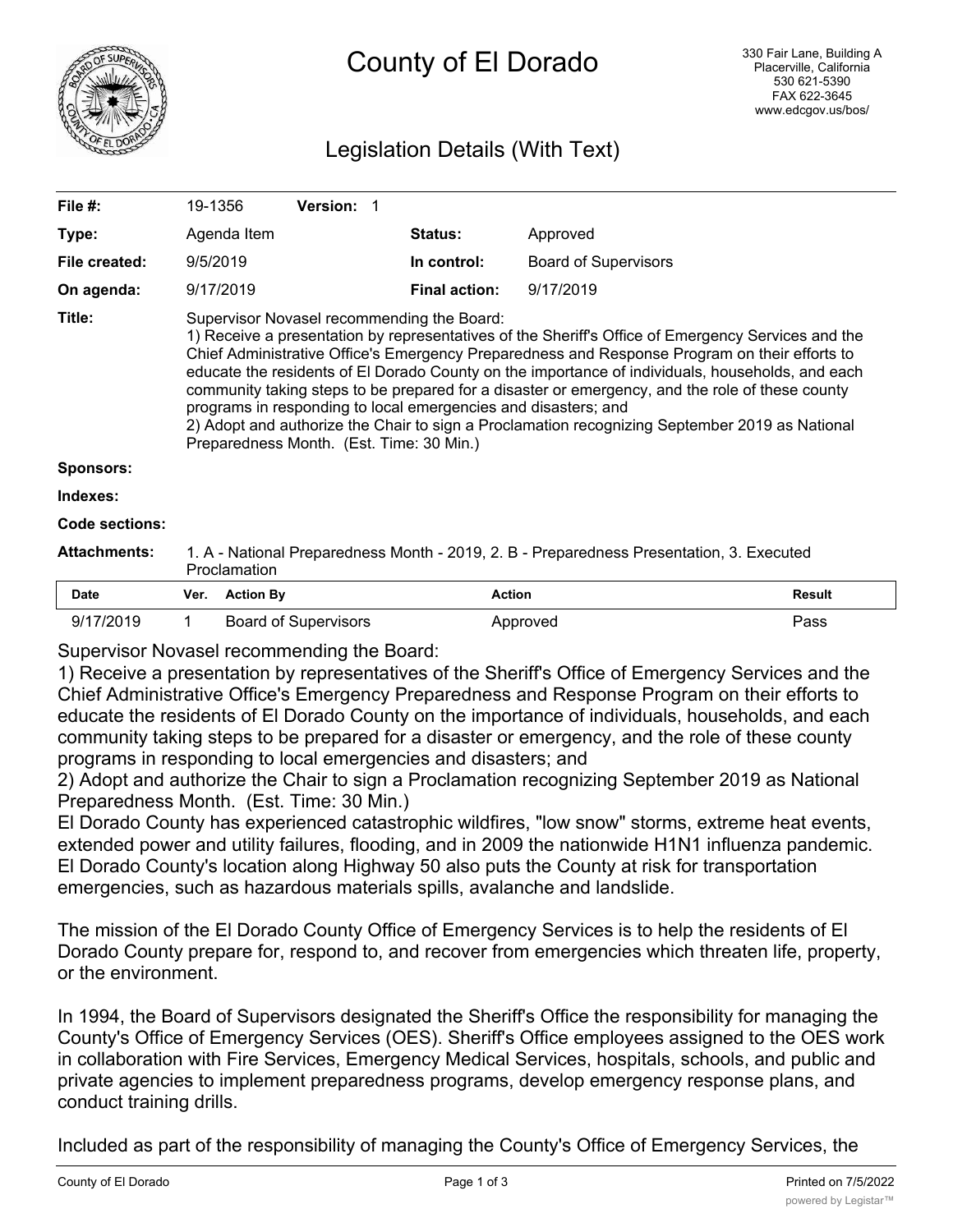Sheriff's Office determines when to activate the Emergency Operations Center. Activation of the Emergency Operations Center (OEC) facilitates the sharing of information and resources between the county, the Operational Area cities, and other agencies. This allows EOC staff to efficiently: \* Meet the immediate needs of people (rescue, medical care, food, shelter, clothing),

\* Work towards temporary restoration of facilities essential to the health, safety, and welfare of individuals (sanitation, water, electricity, road, street, and highway repairs),

\* Meet the rehabilitation needs of people (temporary housing, food stamps, employment).

The El Dorado County Chief Administrative Office's, Emergency Preparedness & Response Program, in collaboration with their partners, plans and practices responses to such events to ensure the safety of residents and visitors. Local hazards include:

- \* Wildfire
- \* Extreme Cold/Winter Storms
- \* Extreme Heat
- \* Utility Failures/Power Outages
- \* Flooding
- \* Hazardous Materials Incidents
- \* Landslide/Avalanche
- \* Structural Fire/Explosion
- \* Flu/Immunization Clinics

The El Dorado County Health & Human Services Agency, Public Health Division partners with hospitals, healthcare providers, and agencies, such as Environmental Management, to develop plans to collaboratively respond during a local public health emergency. The Public Health Division emergency response activities:

- \* Investigate and control communicable disease outbreaks.
- \* Manage an epidemic or pandemic.

\* Organize Point of Dispensing (POD) sites to provide preventive medications and vaccines to residents.

- \* Request, manage and distribute materials from the Strategic National Stockpile (SNS).
- \* Perform rapid health needs assessments and give recommendations to decision makers.

\* Perform coordination through the Medical Health Operational Area Coordinator Program (MHOAC) \* Provide consultation and education to health care providers, emergency responders and the public

on issues related to communicable disease, and other health issues.

\* Coordinate with the Office of Emergency Services and the American Red Cross in support of shelter operations for evacuated residents.

El Dorado County Animal Services as part of the El Dorado County Health and Human Services Agency is also part of this partnership that responds to provide assistance to pet and livestock owners during disasters, emergencies and evacuations including the establishment of emergency pet/livestock shelter sites.

Emergency Preparedness & Response, Public Health and Animal Services work closely with the El Dorado County Office of Emergency Services (OES), which has a Countywide Disaster Plan. During a local disaster or emergency, OES organizes a response and calls on partnering agencies to participate in that response.

In addition to responding to disasters and emergencies, each of these County programs provides information and resources to assist residents in preparing for a disaster or an emergency. These